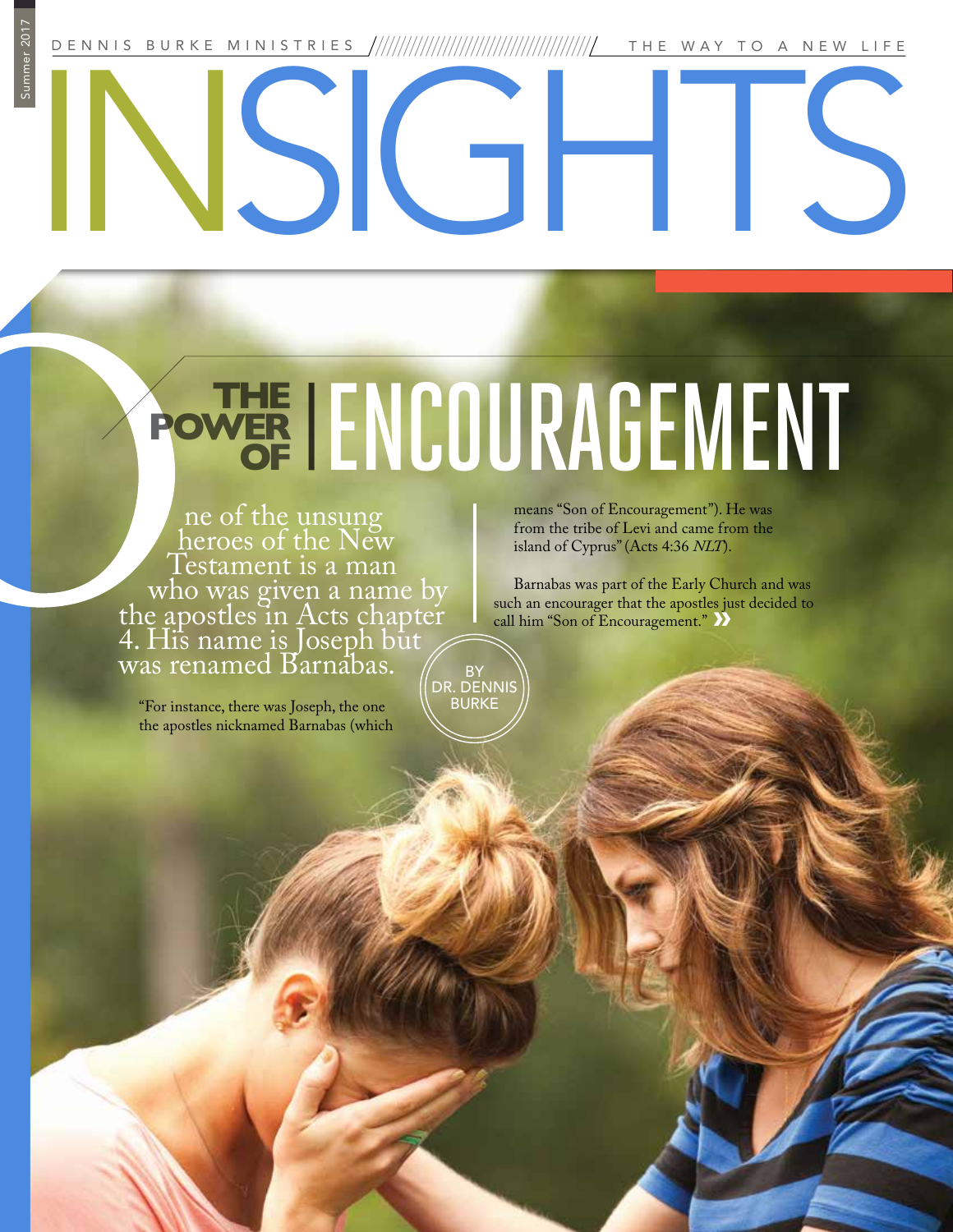What an outstanding quality to be known for—the inclination to continually and freely give to people the encouragement they need! Some people are known for correcting or criticizing, but Barnabas was known for being an encourager.

Everyone needs encouragement. When courage is running

When we face the pressures of a satanic attack, it would make all the difference in the world if we didn't feel so alone.

low or when troubles and big decisions weigh heavy on people's souls, a word of encouragement will lift them up.

It's significant that hidden in the word "encouragement" is the word *courage*. It takes courage to walk with God the way Scripture describes. The Christian life is really not for the fainthearted.

It requires uncomfortable changes, oftendifficult decisions, and the willingness to face our own need for God's help. God has given us all

we need to stand firm and courageous in the face of every challenge. Yet when the pressure is on, we can feel lacking what we need. That's why an essential ingredient that helps us sustain our courageous stance is *encouragement*.



The English word "courage" comes from the French word for *heart*. Real courage comes from the *heart* and not the head. That inner voice of the Holy Spirit will elevate your outlook and renew your focus if you will listen to your heart.

In First Corinthians 2:9, Paul sheds light on the answer to receiving supernatural help when dealing with difficult challenges:

But as it is written: "Eye has not seen, nor ear heard, nor have entered into the heart of man the things which God has prepared for those who love Him."

This statement, quoted from Isaiah 64, reveals a key in how God's Kingdom operates in our lives. When we *see* in faith the results of faith, inwardly *hear* God's words of promise, and *embrac*e the truth of His willingness to work in our lives, we can receive all He has prepared for us. At times we're all tempted to

let negative circumstances and the enemy's strategies waged against us pull us down. But no matter what kind of challenge we're facing, we can choose to put God's Word in our eyes, ears, and hearts. As we do, that buoyancy of courage will bring us back to a place of strength.

Regardless of how long you walk with God, when the storms of life rage and the battles are

intense, a word in season is like fresh rain falling on your desert. Even the Apostle Paul pointed out in his second letter to the Corinthian church how he was encouraged at a time when he was in an intense battle.

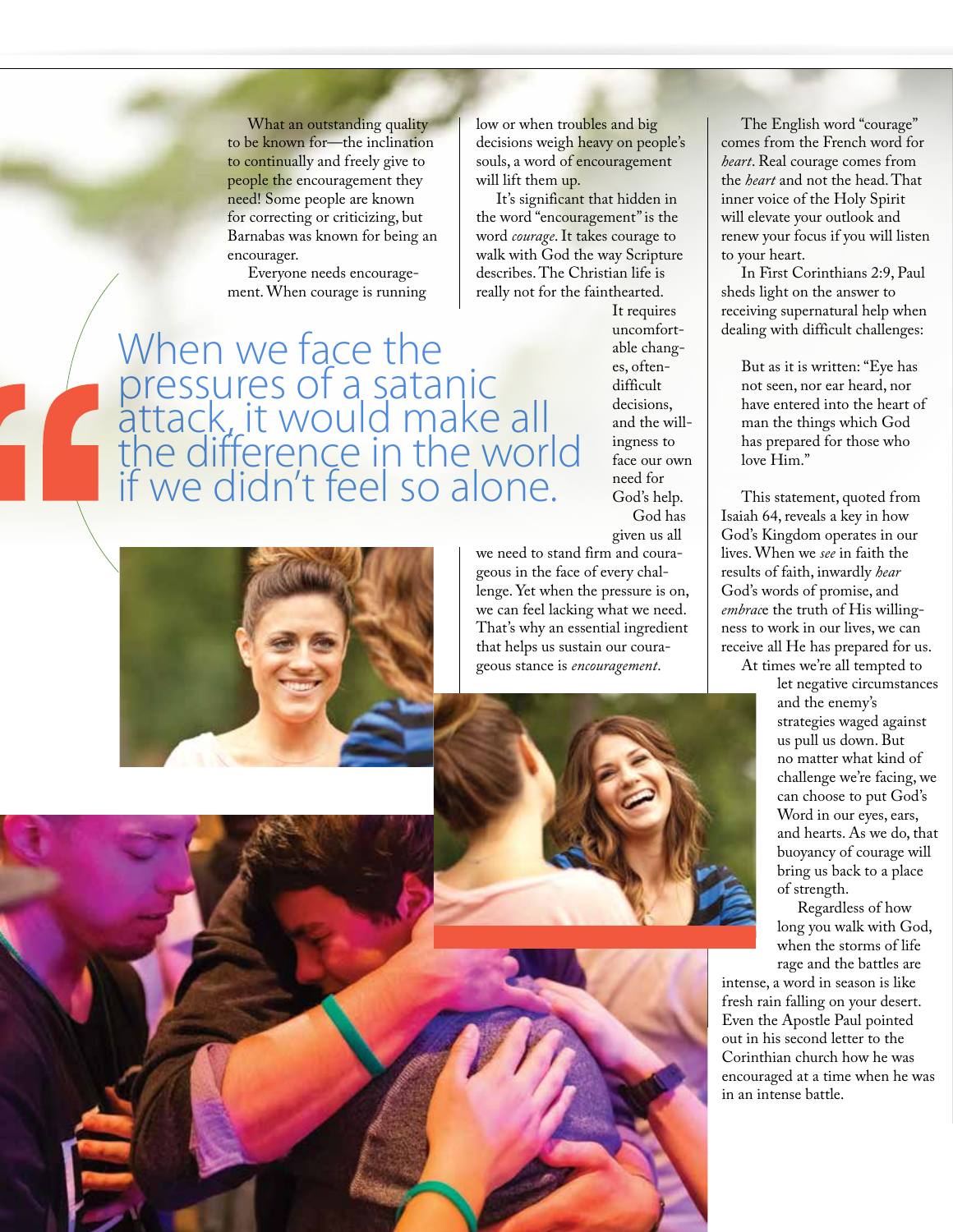"When we arrived in Macedonia, there was no rest for us. We faced conflict from every direction, with battles on the outside and fear on the inside. But God, who encourages those who are discouraged, encouraged us by the arrival of Titus" (2 Corinthians 7:5-6).

The game that Satan plays is not just to bring battles to you on the outside. Even more important to him is to cause fear to rise on the inside. If the battles you engage in can cause you to yield to fear, you will lose ground quickly. And what is the fear? It can be a variety of things—the fear of failing, of being found out, of letting people down, of people's disapproval, or a myriad of other things. Once you let go of your confidence and courage, you are sinking and soon to be sunk.

What did Paul say alleviated the fears he was battling on the inside? The encouragement from a son in the ministry—Titus. Early in his ministry, Paul had Barnabas, and later he had Titus. Both served as encouragers in Paul's life.

 To be an encourager is one of the most spiritual activities you can do. Hebrews 13:3 (*AMPC*) says, "But instead warn (admonish, urge, and encourage) one another every day, as long as it is called Today…." And Paul wrote the church in Rome, "I long to visit you so I can bring you some spiritual gift that will help you grow strong in the Lord. When we get together, I want to encourage you in your faith, but I also want to be encouraged by yours" (Romans 1:11-12 *NLT*).

Our words carry a powerful impact. We can fill our words with love, faith, and encouragement or we can fill our words with anger, hatred, fear, and

discouragement. We can make it a habit to use our words to build people up, find the good, and heal. What we say really does matter.

We each experience times when we really need a Barnabas or Titus ourselves. When we face the pressures of a satanic attack, it would make all the difference in the world if we didn't feel so alone.

How many times has it seemed like no one had a word to lift you up when you needed it? Where was *your* Barnabas? Where was *your* Titus?

In times like that, the example of David can be your encourager. A tragic event took place before David became king in Israel. He was still fleeing from King Saul, along with several hundred men loyal to him and their families.

One day while David and his men were away from their families and city, an enemy came and stole all their wealth, captured their women and children, and burned all their dwellings. When David and the men returned, they found only ashes and destruction. Nothing remained; even their families had been taken.

First Samuel 30:6 (*AMPC*) tells us how David was affected and then how he responded:

"David was greatly distressed, for the men spoke of stoning him because the souls of them all were bitterly grieved, each man for his sons and daughters. *But David encouraged and strengthened himself in the Lord his God.*"

When no one else will encourage you—*talk yourself into it!* Announce it boldly!

- 1. You are an overcomer.
- 2. You are a child of the living God.

continued on back**»**

## When no. one else will encourage you—talk<br>ourself into it!



meetings

Branson, MO : June Faith Life Church | 3701 State Highway 76 Branson, MO 65616 | 417-334-9233

Scottsdale, AZ : July 2 Living Word Scottsdale 8600 E. Anderson Drive Scottsdale, AZ 85255 | 480-964-4463

Living Word Mesa | 3520 E. Brown Road Mesa, AZ 85213 | 480-964-4463

Hesperia, CA : July 7–9 Oasis of Faith Christian Center 17250 Lemon Street Hesperia, CA 92345 | 760-948-0745

Maysville, KY : July 23 Victory Christian Center | 719 US 62 Maysville, KY 41056 | 606-759-7211

Tiffin, IA : July 30 LifePointe Christian Faith Center 400 Stephans Street Tiffin, IA 52340 | 319-545-4031

Salisbury, MD : August 5–6 Abundant Life Worship Center 6070 Hobbs Road Salisbury, MD 21804 | 410-749-8834

Visalia, CA : August 13–15 Praise Center Church 420 West Murray Avenue Visalia, CA 93291 | 559-733-2744

Houston, TX : August 20 Houston Faith Church 5630 N. Eldridge Pkwy #400 Houston, TX 77041 | 281-870-1010

Conroe, TX : August 27 Harvest Family Church | 303 Post Oak Drive Conroe, TX 77301 | 936-756-6565

Bakersfield, CA : September 10 Kern Christian Center | 4701 Gosford Road Bakersfield, CA 93313 | 661-664-1000

Firebaugh, CA : September 10-11 Firebaugh Faith Fellowship | 355 N Street Firebaugh, CA 93622 | 559-659-2571

Hobbs, NM : September 17 chooselife CHURCH | 700 N. Dal Paso Hobbs, NM 88240 | 575-397-4604